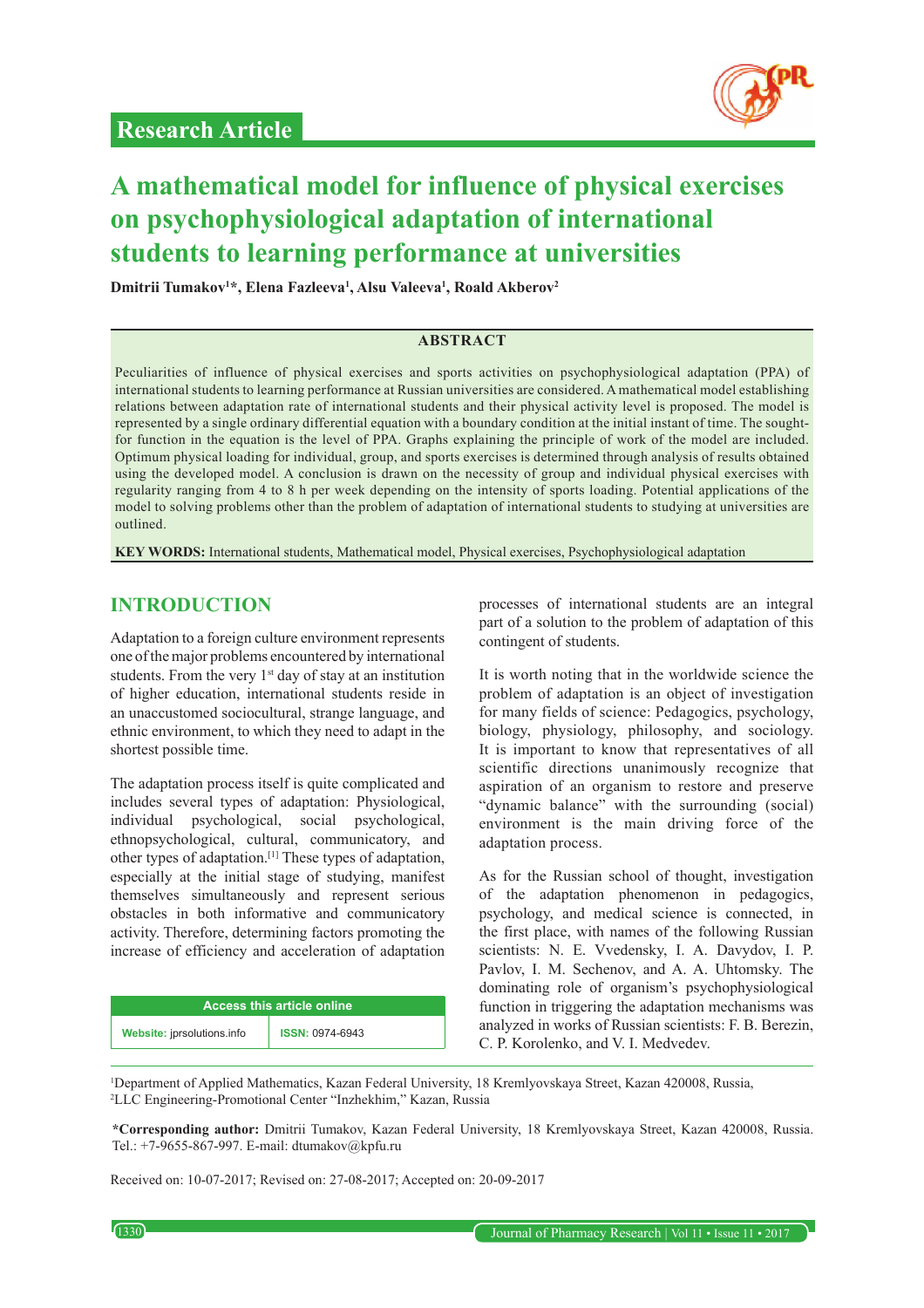Among psychologists and sociologists from countries other than Russia, the following scientists participated in developing the adaptation concept: D. Watson, N. Miller, D. Dallard, D. Homans, R. Sirs, B. Skinner, G. Tard, M. Veber, R. Merton, D. Mid, T. Parsons, and L. Filis. It is worth noting that systematic studies of problems of social and psychological adaptation of international students appeared only after 1950. Combination of factors exerting influence on well-being of a student in a foreign culture environment has received the name "cultural shock.[2,3]" Historical development of "conventional" theories of cultural shock has led to emergence of modern theoretical approaches, such as "culture learning," "stress and coping," and "social identification". The approaches provided the theoretical basis for the effective, behavioral, and cognitive concept of overcoming the cultural shock and adaptation of international students to new conditions of housing and studying.[4]

Most scientific investigations in the field of adaptation of international students concerned pedagogical, psychological, and social aspects of this problem.[5] Therefore, at the heart of principles of modeling the adaptation processes, as a rule, there were various psychological and pedagogical conditions. $[6,7]$ 

Authors of the present work give prominence to psychophysiological adaptation (PPA) from a variety of other types of adaptation and consider it as the most essential component of the entire adaptation process. Unlike most research investigations, which are based on statistical analysis, in the present work, a mathematical model representing a boundary value problem for an ordinary differential equation is proposed. The model contains a large number of various parameters, determination of which depends on specific personalities, new and previous conditions of a student's activity. The parameters characterize, in the first place, resistance and reactivity of an organism to a new environment and various physical activities as well as biological rhythms of the organism.

Graphs explaining basic provisions of the model are provided in the paper. The most optimum physical activity of an international student for concrete values of parameters of the model is defined. It is concluded that, for improvement of processes of PPA, it is desirable for a student to do physical exercises not only in the framework of the educational process but also to additionally attend some individual classes. It is also concluded that one more factor, positively influencing the adaptation, is having, at least, minimum participation in various sports exercises.

## **STATEMENT OF PURPOSE**

#### **PPA**

Psychophysiological aspects of adaptation of international students have found the best reflection in works of Russian researchers; due to their efforts, the defining role of the psychophysiological sphere in the processes of adaptation of international students has become well-accepted.[8] We believe that adaptation begins with stages of biological (physiological) and psychological adaptation; social adaptation needs to be considered as the final stage of adaptation of an international student to studying in a foreign culture environment.

As investigations show, the period of PPA of international students consists of two periods: Unstable adaptation (1<sup>st</sup> and 2<sup>nd</sup> years of studying) and stable adaptation (starts in the  $3<sup>rd</sup>$  year of studying).<sup>[8]</sup> Therefore, search for the means influencing the time (rate) of stabilization of adaptation processes represent one of the main objectives for investigations of this kind.

A literature survey has shown that practitioners underestimate the influence of physical activity on adaptation processes of international students although reserves for increasing efficiency of the process of adaptation to studying lie exactly here. Physical exercises represent a powerful tool for recovery of psychophysical well-being of international students, which helps them to cope with problems of social and individual psychological adaptation.[9,10]

We believe that, for achieving optimum indicators of PPA process rates, motion regimen of international students must be presented by, at least, three types of physical activity: Group exercises, individual (self-determined) exercises, and sports exercises (participation in sports competitions).

During group exercises, physical activity in the form of cyclic physical exercises with moderate loading as well as conjoint group activity of international students, especially in the form of action-oriented and sports games must be dominating.<sup>[9]</sup>

As is known, for achieving stable adaptation, a large role is played by the rate of mobilization of physiological reserves and adaptive mechanisms. Therefore, the more slowly an increase of physical activities occurs, the easier an organism will adapt to them. It is exactly what we take into account when selecting a mode and a form of physical exercises since at sudden change of duration or intensity of physical exercises, development of maladaptation can take place. It is important to mobilize and use physiological reserves during exercises for maximum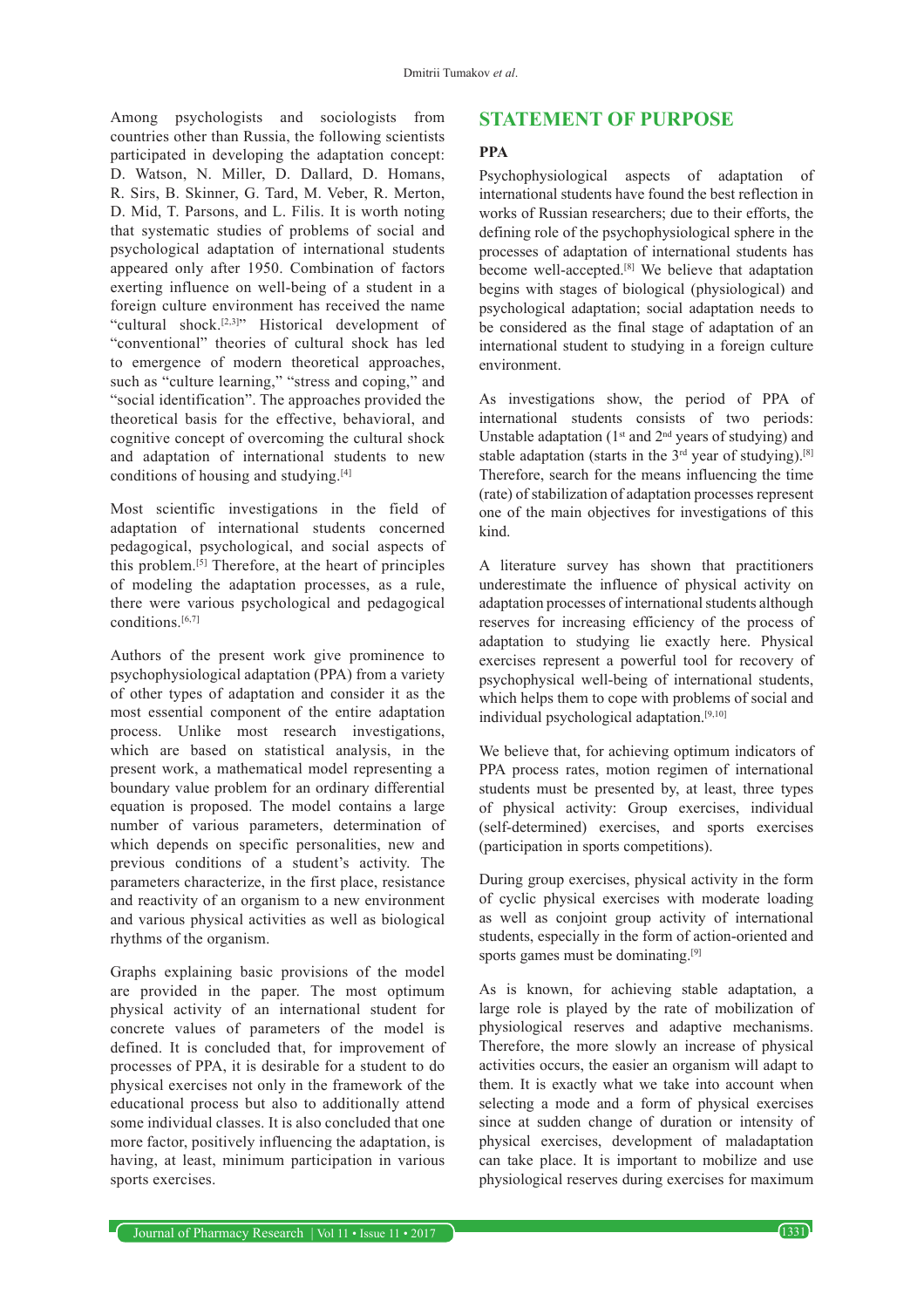adaptation to movements as well as to expand reserved opportunities of an organism for an increase of its resistance to the influence of various stress factors not only during physical exercises, individual activities, trainings, and competitions but also during everyday life $[11]$ 

Adaptation of an organism to influences of the ambient environment also depends on corresponding cyclic fluctuations in a change of rates of biological reactions (biological rhythms). It is important to consider it when developing a mathematical model for PPA. If regularities of biological rhythms are known, it is possible to prevent or reduce negative adaptive shifts, which can manifest themselves during physical and sports exercises.

As for questions of developing mathematical models for the processes under consideration, no studies of that kind, to the best of our knowledge, have ever been reported in the open literature up to now. In the context of the present work, a certain interest was caused by an appeal of the authors to problems of developing models of adaptation, including an appeal to studying at institutions of higher education and mathematical modeling in physical training.[12-14]

In our opinion, developing a mathematical model of the influence of physical exercises on PPA of international students to studying represents one of the perspective directions of improvement of the pedagogical process.[15] It allows creating an algorithm of total physical activity of students providing an optimum flow of adaptation processes.

# **MATHEMATICAL MODEL OF PSYCHO-PHYSIOLOGICAL ADAPTATION**

At first, we will establish general principles needed for developing a model of adaptation. We will assume that PPA values vary within the interval [0, 1]. Moreover, the PPA value  $u(t) = 0$  corresponds to a condition of complete maladaptation of a personality, and the PPA value  $u(t) = 1$  corresponds to absolute adaptation.

It is known that the rate of PPA's change decreases when PPA approaches the boundary values. Indeed, it means that it is more difficult to bring a more disbalanced or more adapted organism out of its state.

A similar correlation between the rate of PPA's change and PPA can be established through the following Bernoulli equation:

$$
u'(t) = a(t)u(t)(1 - u(t))
$$
 (1)

Where  $a(t)$  is a coefficient responsible for adaptation properties of an organism. In general, it represents a time-dependent function. If a(t) is constant, then the equation (1) can be solved explicitly to obtain the following equation:

$$
u(t) = \frac{e^{at}}{C + e^{at}} \tag{2}
$$

Where C is a constant defined by a boundary condition. It is convenient to use the magnitude of adaptation at a zero time point as a boundary condition, i.e.  $u(0) = u_0$ . Then, an expression for C takes the form:  $C = (1 - u_0)/u_0$ . Since C is nonnegative, then the value of  $u_0$  will be in the range:  $0 \le u_0 \le 1$ . More details on properties of equation (1) and its solutions (2) can be found.<sup>[16]</sup>

Graphs of u(t) for various values of adaptation coefficients (AC)  $a(t) = a_0$  are shown in Figure 1. All the curves are monotonous and the value of u(t) changes from an initial value of adaptation  $u_0 = 0.5$  to a final value  $u_0 = 0$  or  $u_0 = 1$ . Moreover, a greater value of the parameter  $a_0$  > 0 leads to a faster rate of complete adaptation, i.e., to the asymptote  $u(t) = 1$ ; a negative value leads to maladaptation, i.e. to the asymptote  $u(t) = 0.$ 

We will consider a situation, in which a person and adaptation properties associated with the person a(t) are exposed to cyclic oscillations. It will be assumed that the organism is in adaptation equilibrium, and the only factor, to which it is exposed, is cyclic oscillations. Then, AC can be written in the form:  $a(t) = b$  sin ct. In this case, equation (1) can be also solved explicitly as follows:

$$
u(t)=\exp\left\{-\frac{b}{c}\cos ct\right\}/\left(C+\exp\left\{-\frac{b}{c}\cos ct\right\}\right) \quad (3)
$$

The parameter c can be chosen as  $c = \pi/2$  (week<sup>-1</sup>), which corresponds to a 4-week cycle.



Figure 1: Dependence of adaptation  $u(t)$  on time t for the case of a constant adaptation coefficient  $a_0$ . Initial adaptation is  $u_0 = 0.5$ . The solid line corresponds to the case of  $a_0 = 0.05$ , the dashed line is for  $a_0 = 0.15$ , the dotted line is for  $a_0 = -0.05$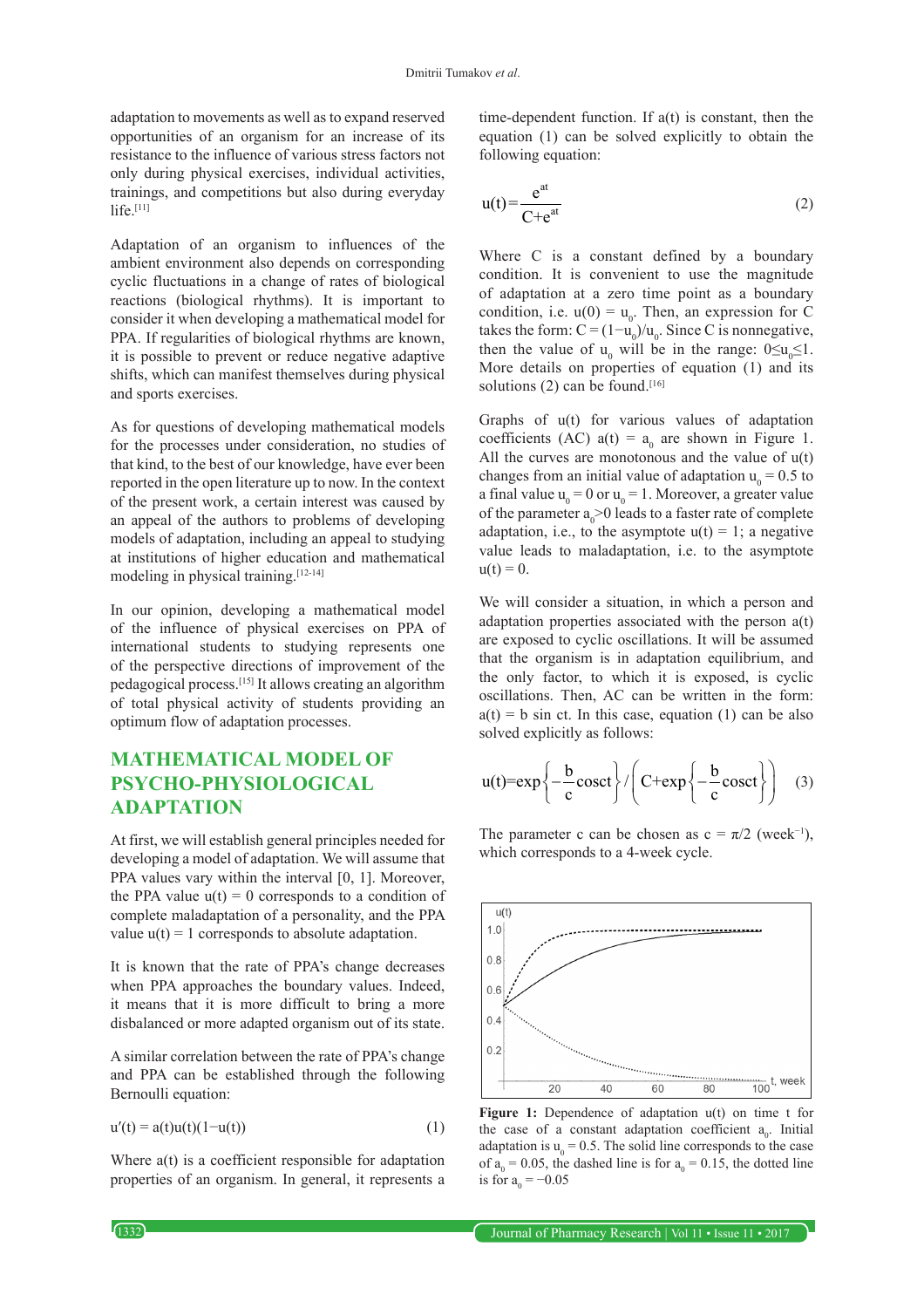We will consider a more general case, in which the factors stimulating the adaptation with cyclic oscillations will be presented. Then, equation (1) will take the following form:

$$
u'(t) = (a+b \sin ct)u(t)(1-u(t))
$$
 (4)

Moreover, an explicit solution to the equation becomes as follows:

$$
u(t)=\exp\left\{E-\frac{b}{c}\cos ct\right\}/\left(\exp\left\{-\frac{b}{c}\right\}+\exp\left\{at-\frac{b}{c}\cos ct\right\}\right)
$$
(5)

Results of calculations of PPA through expression (5) are presented in Figure 2. Unlike graphs presented in Figure 1, curves of Figure 2 are not monotonous and oscillate; amplitude of the oscillations depends on values of the oscillation coefficient b.

# **MATHEMATICAL MODEL OF PSYCHO-PHYSIOLOGICAL ADAPTATION AT THE PRESENCE OF PHYSICAL ACTIVITIES**

We will consider the influence of physical activities on AC. Zero influence is assumed for zero activity, and AC is assumed to increase with increase of activities and to reach a maximum value. The following function is selected:

$$
f_k(x_k) = \alpha_1^k \frac{x_k}{x_k + \alpha_2^k}
$$
 (6)

Where parameter  $\alpha_1^k$  corresponds to the maximum value, AC tends to reach this asymptotic value when large physical activities are present;  $\alpha_2^k$  characterizes the degree of dependence of AC on activity's type (at large values of  $\alpha_2^k$ , growth of the curve with increase of  $x_k$  occurs more slowly).

Graphs of AC for different types of physical activities are shown in Figure 3. AC for sports activities (the dotted line) increases faster, but it provides a smaller contribution to adaptation at the maximum activity. AC for group activities has an identical maximum value coinciding with that for individual activities, but it grows most slowly.

Next, we will touch on questions of the negative influence of various processes connected with physical exercises on adaptation characteristics. First, we will consider hypodynamia. For shortage of movement, we obtain a negative value of AC. We describe the process function in the following form:



**Figure 2:** Dependence of adaptation u(t) on time t for the case of an oscillating adaptation coefficient a(t). Initial adaptation is  $u_0 = 0.5$ . The solid line corresponds to the case of a = 0.08, b = 0.2, c =  $\pi/2$ , the dashed line is for a = 0.06,  $b = 0.4$ ,  $c = \pi/2.1$ , the dotted line is for  $a = 0.04$ ,  $b = 0.6$ ,  $c = \pi/1.9$ 



**Figure 3:** Functions of positive influence on PPA  $f_k(x_k)$ . The solid line corresponds to group activities ( $\alpha_1^1 = 0.1$ ,  $\alpha_2^1 = 1$ ), the dashed line is for individual activities ( $\alpha_1^2 = 0.1$ ,  $\alpha_2^2 = 0.7$ ), and the dotted line is for sports activities ( $\alpha_1^3 = 0.08$ ,  $\alpha_2^3 = 0.2$ )

$$
g_1(y^1) = g_1(x_1 + \beta_1^1 x_2 + \beta_2^1 x_3) = \begin{cases} -\beta_3^1 (y^1 - \beta_4^1)^{\beta_3^1}, & y^1 < \beta_4^1, \\ 0, & y^1 > \beta_4^1 \end{cases} \tag{7}
$$

The following values for the coefficients are adopted:  $\beta_1^1 = 1.5$ ,  $\beta_2^1 = 3.0$ ,  $\beta_3^1 = 0.06$ ,  $\beta_4^1 = 3.0$ . In this case,

3 h of group activities per week will be sufficient to take off a negative influence of hypodynamia. On the other hand, 2 h of individual activities or 1 h of sports activities will also be sufficient for removing hypodynamia's influence. Combined options for activities are also possible. For example, one and a half hours of group activities and half an hour of sports activities will provide the same effect.

The second negative effect comes from following physical defatigation: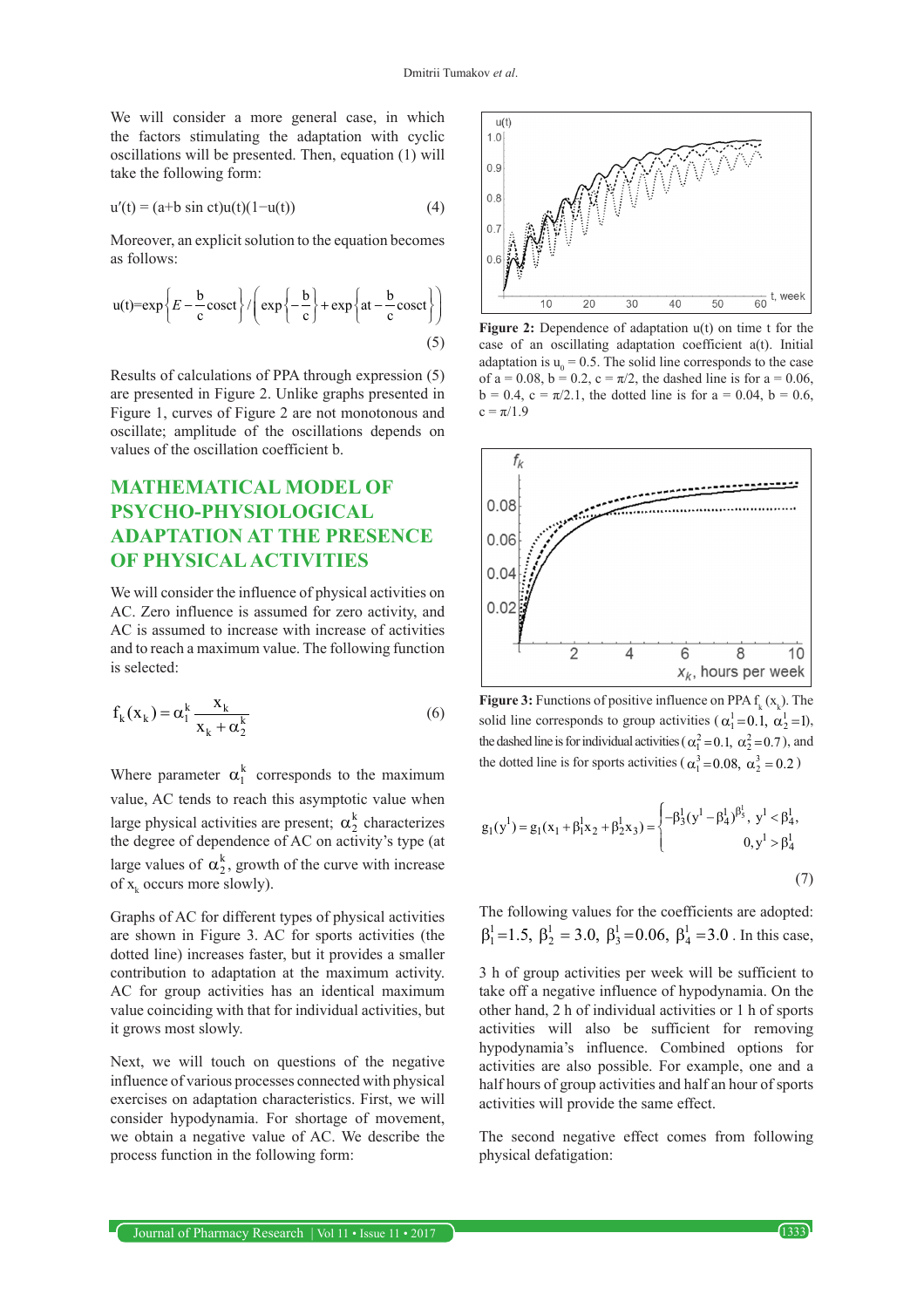$$
g_2(y^2) = g_2(x_1 + \beta_1^2 x_2 + \beta_2^2 x_3)
$$
  
= 
$$
\begin{cases} -\beta_3^2 (y^2 - \beta_4^2)^{\beta_3^2}, y^2 > \beta_4^2, \\ 0, y^2 < \beta_4^2. \end{cases}
$$
 (8)

Both of these functions of negative influence are shown in Figure 4; values of the coefficients are following:  $\beta_1^1 = 1.5$ ,  $\beta_2^1 = 3.0$ ,  $\beta_3^1 = 0.06$ ,  $\beta_4^1 = 3.0$ ,  $\beta_1^2 = 2.5$ ,  $\beta_2^2 = 5.0, \ \beta_3^2 = 0.1, \ \beta_4^2 = 14, \ \beta_5^2 = 1.5$  The value  $\beta_2^1$  = 3.0 implies that activities of <3 h per week lead to hypodynamia,  $\beta_4^2 = 14$  implies that activities of more than 14 h per week lead to defatigation. Thus, we consider that physical activities of 3-14 h per week do not provide any negative effects.

Third, we take into account the negative effects arising from intensive physical activities when a person is not related to sports; in other words, we consider minuses of "excessive" sports activities for an unprepared organism. We describe this effect using the following function:

$$
g_3(x_3, y^3) = g_3(x_3, x_1 + \beta_1^3 x_2)
$$
  
= 
$$
\begin{cases} -\beta_2^3 (x_3 - \beta_3^3 y)^{\beta_4^3}, x_3 < \beta_3^3 y^3, \\ 0, x_3 > \beta_3^3 y^3 \end{cases}
$$
 (9)

Taking into account the reasons given above, the formula for AC takes the following form:

$$
a_0 = \sum_{k=1}^{3} f_k(x_k) + \sum_{k=1}^{2} g_k(y^k) + g_3(x_3, x_1 + \beta_1^3 x_2)
$$
\n(10)

We find the maximum value of  $a_0$  determined by

formula (10). For this purpose, we carry out calculations for values of the coefficients given above as well as for  $\beta_1^3 = 1/3$ ,  $\beta_2^3 = 0.1$ ,  $\beta_3^3 = 1/9$ ,  $\beta_4^3 = 2.0$ . The maximum value of  $a_0 = 0.22$  is achieved at  $x_1 = 4.5$  h per week,  $x_2 = 2.2$  h per week, and  $x_3 = 0.8$  h per week. The value  $a_0 = 0.2$ , which is slightly smaller than the maximum value, forms the surface reminding an upside-down mushroom hat in hyperplane  $(x_1, x_2, ...)$ and  $x_3$ ). Crosscuts created by the surface for various

The analysis of graphs of Figure 5 shows optimum ratios of group and individual activities at the fixed sports activities. For example, at half-hour sports activities per week (dashed line), the curve forming an isoline can be divided into three components: Vertical (on the left), horizontal (in the lower part), and inclined line (in the upper part). The horizontal

values of  $x_3$  are shown in Figure 5.



**Figure 4:** Functions of negative influence on PPA  $g_k(y^k)$ . The solid line corresponds to influence of hypodynamia, and the dashed line is for excessive activities



**Figure 5:** Contour lines for  $a_0 = 0.2$ . The solid line corresponds to sports activities of 12 min per week ( $x_3 = 0.2$ ); the dashed line is for 30 min per week ( $x_3 = 0.5$ ); the dotted line is for 1 h per week ( $x_3 = 1.0$ )

part demonstrates that individual activities of 1 h per week and group activities of 4-9 h per week give AC equal to 0.2. The vertical component shows that 2 h per week of group activities and 2-4 h per week of individual activities yield the same result. From here, it is possible to draw a conclusion that the total number of hours of non-sports activities has to make, at least, 4-5 h per week. The optimum time of nonsports activities increases until 7-8 h at the decrease in sports activities until 12 min per week.

We note that values  $a_0 = 0.2$  are not reached at sports activities of <8-9 min per week. Much worse results are obtained in the absence of individual or group activities. Thus, the optimum growth of PPA is reached at the presence of all types of physical activities. The smallest (worst) values of AC are reached in the total absence of group activities.

# **CONCLUSIONS**

A mathematical model accounting for the influence of physical and sports exercises on PPA of international students to studying at universities was developed. The